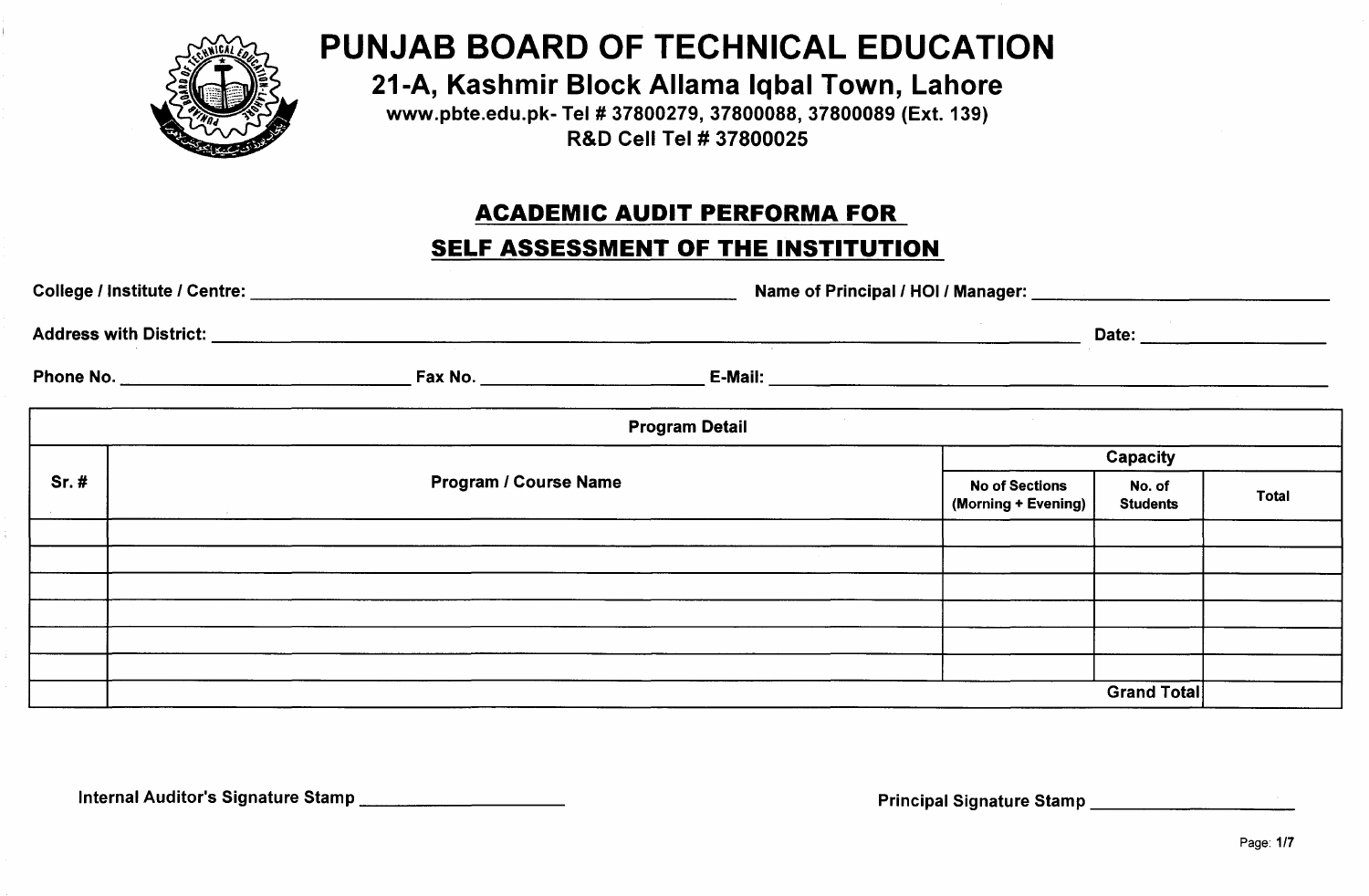#### **ORGANIZATION & MANAGEMENT**

| <b>Clause</b> | <b>Dimension</b>            | <b>Items</b>                                                                                                                                                          | Obs.<br>Type | <b>Not</b><br><b>Applicable</b> | <b>Yes</b> | No. | Remarks |
|---------------|-----------------------------|-----------------------------------------------------------------------------------------------------------------------------------------------------------------------|--------------|---------------------------------|------------|-----|---------|
| $OM-11$       | <b>ORGANIZATION</b>         | Ownership status (Sole Proprietorship/Partnership/Company etc) is properly                                                                                            | <b>NC</b>    |                                 |            |     |         |
| $OM-2$        | <b>ORGANIZATION</b>         | Functions of the governing body are clearly defined.                                                                                                                  | <b>NC</b>    |                                 |            |     |         |
| $OM-13$       | <b>ORGANIZATION</b>         | Presence of organogram (org. chart) of the institution with job descriptions.                                                                                         | <b>NC</b>    |                                 |            |     |         |
| $OM-$ 4       | <b>FINANCIAL MANAGEMENT</b> | Balance sheet is maintained regularly.                                                                                                                                | <b>NC</b>    |                                 |            |     |         |
| $OM-15$       | <b>FINANCIAL MANAGEMENT</b> | Profit & loss statement is maintanied regularly.                                                                                                                      | <b>NC</b>    |                                 |            |     |         |
| $OM-16$       | <b>FINANCIAL MANAGEMENT</b> | The working capital is adequate.                                                                                                                                      | Obs          |                                 |            |     |         |
| $OM-$         | <b>FINANCIAL MANAGEMENT</b> | The fund generation capacity is adequate.                                                                                                                             | <b>Obs</b>   |                                 |            |     |         |
| $OM-18$       | <b>SECURITY</b>             | Visitor record is maintained at the entry point & put up to the Principal on regular basis.                                                                           | <b>NC</b>    |                                 |            |     |         |
| $OM-19$       | <b>SECURITY</b>             | Security lights at critical points are installed and switched on during night.                                                                                        | <b>SNC</b>   |                                 |            |     |         |
|               | OM-10 SECURITY              | Computer labs, workshop, offices, classrooms have proper locking arrangements & their<br>keys are kept safely under the responsibility of a designated staff members. | <b>SNC</b>   |                                 |            |     |         |
| $OM-111$      | <b>IMAGE BUILDING</b>       | Notice boards placed prominently & photographs of major activity/special occasions<br>displayed.                                                                      | <b>Obs</b>   |                                 |            |     |         |
| $OM-12$       | <b>IMAGE BUILDING</b>       | Honor Rolls displayed at appropriate location.                                                                                                                        | <b>Obs</b>   |                                 |            |     |         |
| $OM-13$       | <b>IMAGE BUILDING</b>       | Institute activities are highlighted and courses are advertised in local press.                                                                                       | Obs          |                                 |            |     |         |
| $OM-I14$      | <b>IMAGE BUILDING</b>       | Each course being run in the Institute is advertised effectively making use of handbills,                                                                             | <b>Obs</b>   |                                 |            |     |         |
|               |                             | posters and the local press.                                                                                                                                          |              |                                 |            |     |         |
| $OM-15$       | <b>IMAGE BUILDING</b>       | Institute prospectus is available.                                                                                                                                    | <b>Obs</b>   |                                 |            |     |         |
|               | OM-116 AUTHORIZATION        | NOC for running a new course has been obtained from TEVTA/PBTE.                                                                                                       | <b>SNC</b>   |                                 |            |     |         |

### **FACULTY & SUPPORT STAFF**

 $\sim 100$  km s  $^{-1}$ 

| <b>Clause</b> | <b>Dimension</b>     | Item                                                                            | Obs.<br>Type | <b>Not</b><br>Applicable | Yes | <b>No</b> | <b>Remarks</b> |
|---------------|----------------------|---------------------------------------------------------------------------------|--------------|--------------------------|-----|-----------|----------------|
| $FSS-11$      | <b>IGENERAL</b>      | Service rules are properlay described.                                          | <b>NC</b>    |                          |     |           |                |
| FSS-2         | <b>IGENERAL</b>      | Permanant faculty is adequate.                                                  | Obs          |                          |     |           |                |
| $FSS-3$       | <b>GENERAL</b>       | Administrative / Support Staff is adequate.                                     | <b>Obs</b>   |                          |     |           |                |
| $FSS-4$       | <b>JJOB ANALYSIS</b> | Job Description (work details) of all positions/posts are well defined.         | Obs          |                          |     |           |                |
| $FSS-15$      | <b>JOB ANALYSIS</b>  | Job Specification (worker's qualities) of all positions/posts are well defined. | <b>Obs</b>   |                          |     |           |                |

NC = Non Confirmation, SNC = Serious Non Confirmation, Obs = Observation

Internal Auditor's Signature Stamp \_\_\_\_\_\_\_\_\_\_\_\_\_\_\_\_\_\_\_\_\_\_\_\_

Principal Signature Stamp \_\_\_\_\_\_\_\_\_\_\_\_\_\_\_\_\_\_\_\_\_\_\_\_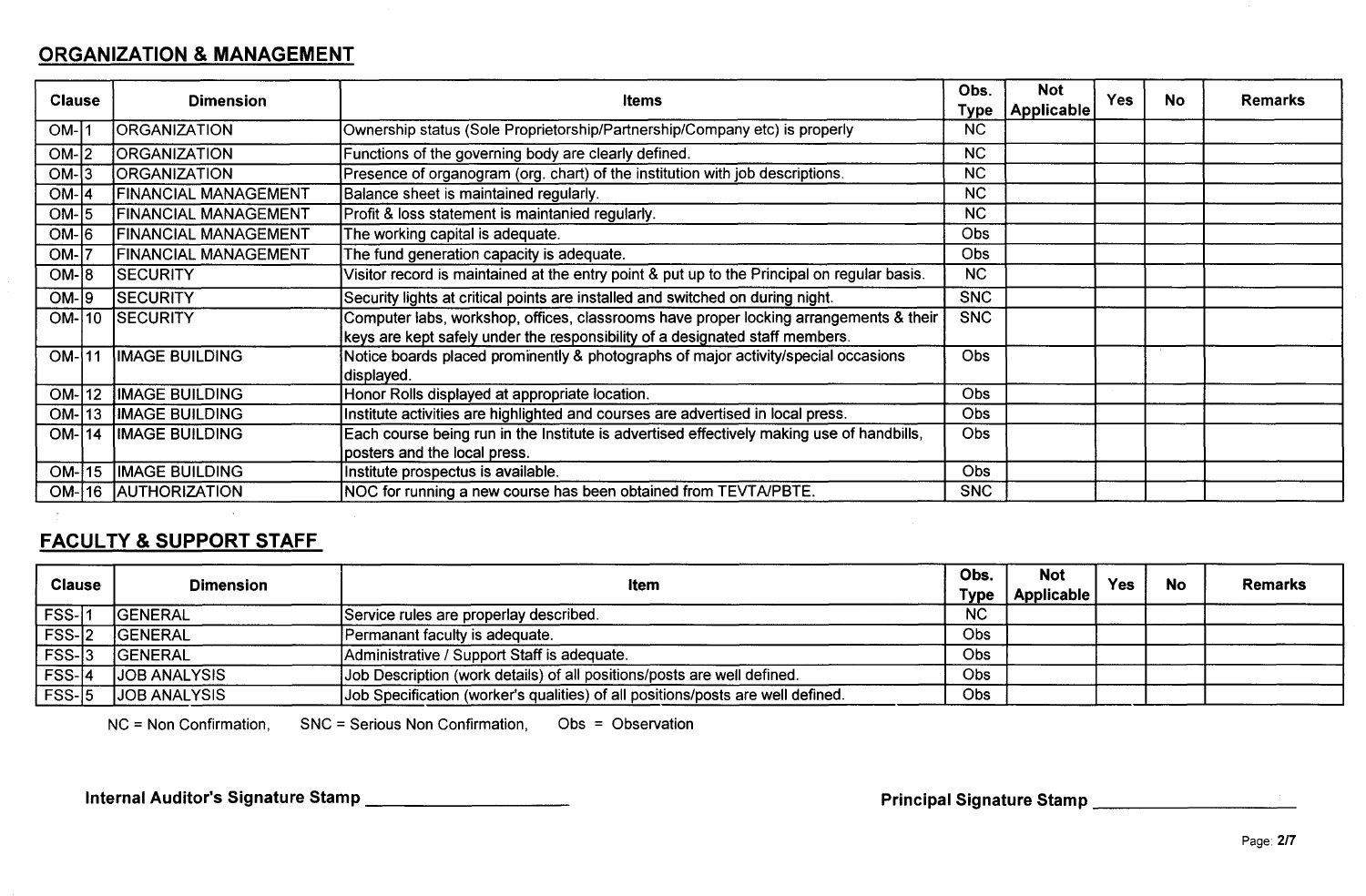| $FSS-16$      | <b>HR DATA</b>               | Details of instructional staff available.                                             | Obs        |  |  |
|---------------|------------------------------|---------------------------------------------------------------------------------------|------------|--|--|
| FSS-7         | <b>HR DATA</b>               | Qualification and in-service training record of Instructors available.                | Obs        |  |  |
| $FSS-8$       | <b>HR DATA</b>               | Details of administration staff available.                                            | <b>Obs</b> |  |  |
| $FSS-19$      | <b>ATTENDANCE</b>            | Attendance register is maintained for entry time of the arrival of each staff member. | SNC        |  |  |
|               | FSS-10 ATTENDANCE            | Late arrivals record is also maintained.                                              | <b>NC</b>  |  |  |
| $FSS-111$     | <b>ATTENDANCE</b>            | Short leave register is maintained.                                                   | <b>SNC</b> |  |  |
|               | <b>FSS-12 LEAVE POLICY</b>   | Proper leave record for all staff members is maintained with HOI/ Principal.          | <b>SNC</b> |  |  |
|               | FSS-13 LEAVE POLICY          | Leave of staff member has been catered for through substitution.                      | <b>NC</b>  |  |  |
|               | <b>FSS-14 SECURITY STAFF</b> | Trained & experienced security guards / chowkidars are available at specified posts.  | <b>SNC</b> |  |  |
|               | <b>FSS-15 SECURITY STAFF</b> | All security guards to wear defined uniform.                                          | <b>NC</b>  |  |  |
|               | FSS-16 MEETINGS              | Staff meetings are conducted to review institute performance and minutes recorded.    | <b>SNC</b> |  |  |
| <b>FSS-17</b> | <b>IDRESSING</b>             | Teachers are smartly dressed.                                                         | Obs        |  |  |
|               | <b>FSS-18 APPRECIATION</b>   | Appreciation letters for teacher showing best results.                                | <b>Obs</b> |  |  |

# **BUILDINGS AND ALLIED FACILITIES**

 $\overline{\phantom{0}}$ 

| <b>Clause</b> | <b>Dimension</b>      | Item                                                                    | Obs.<br>Type | <b>Not</b><br><b>Applicable</b> | <b>Yes</b> | <b>No</b> | Remarks |
|---------------|-----------------------|-------------------------------------------------------------------------|--------------|---------------------------------|------------|-----------|---------|
| $BAF-1$       | <b>BUILDING</b>       | Building is adequate in terms of capacity.                              | <b>NC</b>    |                                 |            |           |         |
| $BAF-2$       | <b>BUILDING</b>       | Building is adequate in terms of auxaliaries (Lights, fans etc).        | Obs          |                                 |            |           |         |
| $BAF-3$       | <b>BUILDING</b>       | Quality of construction is excellent.                                   | Obs          |                                 |            |           |         |
| $BAF-4$       | <b>BUILDING</b>       | The building is properly maintaned.                                     | Obs          |                                 |            |           |         |
| $BAF-5$       | <b>BUILDING</b>       | Proper maintenance/management of the Principal's office.                | Obs          |                                 |            |           |         |
| $BAF-6$       | <b>BUILDING</b>       | Presence of administrative/support staff office.                        | <b>NC</b>    |                                 |            |           |         |
| $BAF-7$       | <b>BUILDING</b>       | Availablity of faculty staff office.                                    | <b>NC</b>    |                                 |            |           |         |
| $BAF-8$       | <b>BUILDING</b>       | Availability of a meeting room.                                         | Obs          |                                 |            |           |         |
| $BAF-9$       | <b>BUILDING</b>       | A properly located reception office manned by pleasant & helping staff. | <b>Obs</b>   |                                 |            |           |         |
| <b>BAF-10</b> | <b>BUILDING</b>       | Clean & well laid out classrooms.                                       | Obs          |                                 |            |           |         |
| $BAF-11$      | <b>BUILDING</b>       | Well-maintained auditorium if held.                                     | Obs          |                                 |            |           |         |
| <b>BAF-12</b> | BUILDING              | Well-kept lawns/play ground.                                            | Obs          |                                 |            |           |         |
| <b>BAF-13</b> | <b>TPARKING</b>       | Parking area for cars, motorcycle & bicycles is specified.              | <b>Obs</b>   |                                 |            |           |         |
| $BAF-14$      | <b>TRANSPORT</b>      | Access to the building location is easy through a public transport.     | <b>NC</b>    |                                 |            |           |         |
| $BAF-15$      | LIBRARY               | Does the library exist as per the scope of institute?                   | <b>SNC</b>   |                                 |            |           |         |
| <b>BAF-16</b> | <b>LIBRARY</b>        | Are the library cards issued to the students?                           | <b>NC</b>    |                                 |            |           |         |
| <b>BAF-17</b> | <b>LIBRARY</b>        | Record of issuance & receipt of books is maintained?                    | <b>NC</b>    |                                 |            |           |         |
| $BAF-18$      | <b>DRINKING WATER</b> | Filtered drinking water is available for all.                           | <b>NC</b>    |                                 |            |           |         |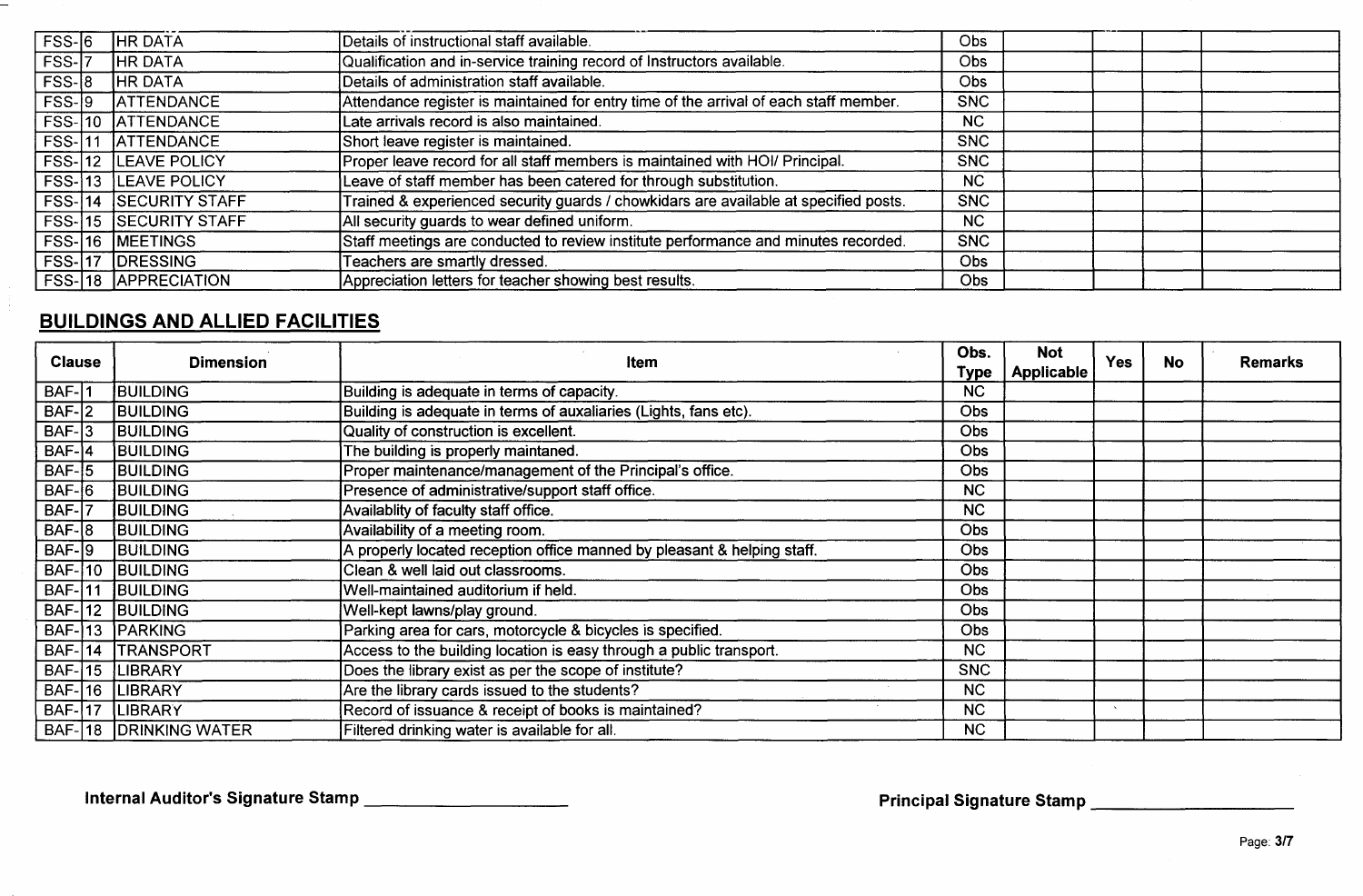|               | BAF-19 CANTEEN     | Proper cafeteria clean & presentable.                                                                                                                      | Obs        |  |
|---------------|--------------------|------------------------------------------------------------------------------------------------------------------------------------------------------------|------------|--|
|               | BAF-20 CANTEEN     | Canteen where available is maintained, clean and hygienic.                                                                                                 | <b>NC</b>  |  |
|               | BAF-21 SANITATIONS | Clean Toilets/Washrooms.                                                                                                                                   | Obs        |  |
| $BAF-22$      | <b>HOSTEL</b>      | Appointed Hostel Warden/Superintendent is available in the hostel.                                                                                         | <b>SNC</b> |  |
|               | BAF-23 HOSTEL      | Hostel Management Committee inclusive of senior students is constituted on yearly                                                                          | <b>SNC</b> |  |
|               | BAF-24 HOSTEL      | Mess Management Committee monitors the expenses of the mess and running of the<br>kitchen on quarterly basis.                                              | <b>SNC</b> |  |
|               | BAF-25 HOSTEL      | Hostel Management has prepared SOP for day to day running of the hostel.                                                                                   | <b>SNC</b> |  |
|               | BAF-26 HOSTEL      | Rules and regulations of the hostel resident are displayed and communicated to each<br>students at the time of allotment.                                  | <b>SNC</b> |  |
| <b>BAF-27</b> | <b>HOSTEL</b>      | HOI holds monthly meeting with Hostel Superintendent / Warden to ensure the proper<br>implementation of hostel SOP. Record of these meeting is maintained. | <b>NC</b>  |  |
| <b>BAF-28</b> | <b>INSPECTIONS</b> | Daily or weekly round of the classrooms /laboratories & other allied facilities to inspect<br>and monitor their mantainace.                                | <b>SNC</b> |  |

## **LEARNING SUPPORT FACILITIES**

| LEARNING SUPPORT FACILITIES |  |                          |                                                                                          |                     |                                 |            |           |                |  |  |  |
|-----------------------------|--|--------------------------|------------------------------------------------------------------------------------------|---------------------|---------------------------------|------------|-----------|----------------|--|--|--|
| <b>Clause</b>               |  | <b>Dimension</b>         | Item                                                                                     | Obs.<br><b>Type</b> | <b>Not</b><br><b>Applicable</b> | <b>Yes</b> | <b>No</b> | <b>Remarks</b> |  |  |  |
| LSF-11                      |  | <b>DATA</b>              | Students intake record (course wise).                                                    | <b>Obs</b>          |                                 |            |           |                |  |  |  |
| $LSF-2$                     |  | <b>DATA</b>              | Students intake record (year wise).                                                      | <b>Obs</b>          |                                 |            |           |                |  |  |  |
| $LSF-3$                     |  | DATA                     | Record of dropouts - course wise.                                                        | <b>Obs</b>          |                                 |            |           |                |  |  |  |
| $LSF-I4$                    |  | <b>DATA</b>              | Progressive bar charts for last five years.                                              | <b>Obs</b>          |                                 |            |           |                |  |  |  |
| $LSF-15$                    |  | <b>TIME TABLE</b>        | Time Tables are made for each course / technology as per standard specimen.              | <b>SNC</b>          |                                 |            |           |                |  |  |  |
| $LSF-6$                     |  | <b>TIME TABLE</b>        | Time Tables are displayed on the Main Notice Board or Departmental Notice Board.         | NC.                 |                                 |            |           |                |  |  |  |
| LSF- 7                      |  | TIME TABLE               | Update time table duly approved by Principal/HOI is compiled and maintained in the file. | <b>Obs</b>          |                                 |            |           |                |  |  |  |
| $LSF-8$                     |  | <b>COURSE CURRICULUM</b> | Teachers possess copies of the latest curriculum relevant to their subjects.             | <b>SNC</b>          |                                 |            |           |                |  |  |  |
| $LSF-9$                     |  | <b>COURSE CURRICULUM</b> | The teachers provide details of curriculum to the students.                              | <b>NC</b>           |                                 |            |           |                |  |  |  |
| <b>LSF-10</b>               |  | <b>UNIFORM</b>           | Are students wearing specified uniform?                                                  | $NC > 5\%$          |                                 |            |           |                |  |  |  |
| <b>LSF-111</b>              |  | <b>UNIFORM</b>           | One sample uniform is displayed in a glass cabinet.                                      | <b>Obs</b>          |                                 |            |           |                |  |  |  |
| $LSF-12$                    |  | <b>JUNIFORM</b>          | Blue coverall is worn while working in the workshops.                                    | <b>NC</b>           |                                 |            |           |                |  |  |  |
| $LSF-13$                    |  | <b>UNIFORM</b>           | Weekly dress and personal care check of the students.                                    | <b>NC</b>           |                                 |            |           |                |  |  |  |
| LSF- 14                     |  | ATTENDANCE               | Leave policy & procedure for various duration of courses is defined.                     | <b>NC</b>           |                                 |            |           |                |  |  |  |
|                             |  | LSF-115 ATTENDANCE       | Students are fully aware of the leave policy & procedure.                                | Obs                 |                                 |            |           |                |  |  |  |
|                             |  | LSF-16 ATTENDANCE        | Class attendance is taken on a proper performa and forwarded to HOD.                     | <b>NC</b>           |                                 |            |           |                |  |  |  |
| <b>LSF-17</b>               |  | <b>ATTENDANCE</b>        | Monthly record of attendance for each student is displayed on the Notice Board.          | <b>NC</b>           |                                 |            |           |                |  |  |  |

Internal Auditor's Signature Stamp \_\_\_\_\_\_\_\_\_\_\_\_\_\_\_\_\_\_\_\_\_\_\_\_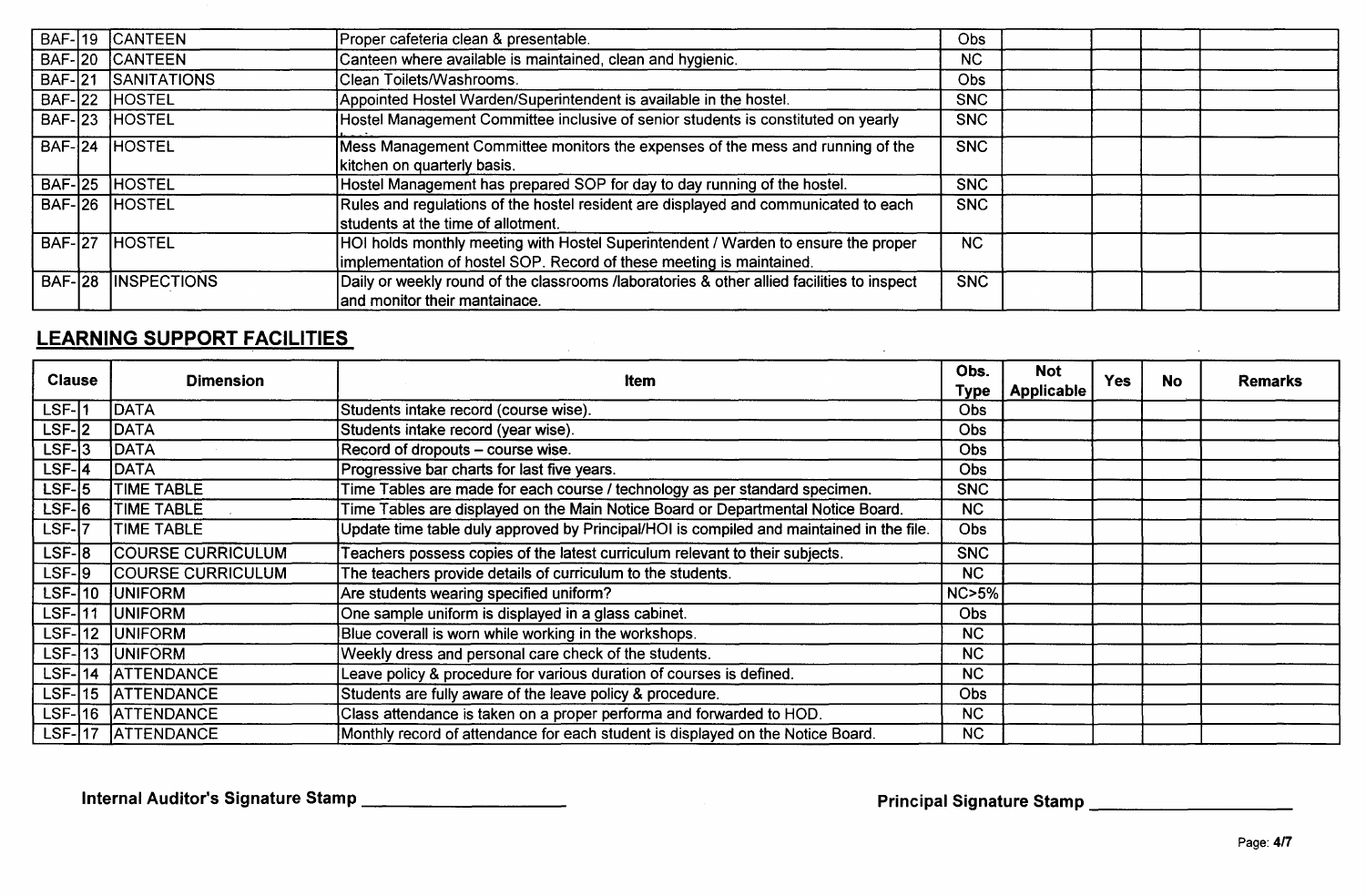|           | LSF-18 ATTENDANCE                                 | Irregularities are brought to notice of the Principal for necessary follow up actions.                | Obs                    |  |  |
|-----------|---------------------------------------------------|-------------------------------------------------------------------------------------------------------|------------------------|--|--|
|           | LSF-19 ATTENDANCE                                 | Student are detained from appearing in exams if the attendance is below the required                  | $\overline{\text{NC}}$ |  |  |
|           |                                                   | percentage?                                                                                           |                        |  |  |
|           | LSF-20 LESSON PLAN                                | Lesson Plan has been developed by the teachers.                                                       | SNC                    |  |  |
|           | LSF-21 LESSON PLAN                                | Lesson Plans is available with teachers in class rooms.                                               | Obs                    |  |  |
|           | LSF-22 LESSON PLAN                                | Monthly verification of the lesson plan by Principal/HOD/CI.                                          | $\overline{\text{NC}}$ |  |  |
| $LSF-23$  | <b>ASSIGNMENT</b>                                 | Assignment work is given to the students.                                                             | $\overline{\text{NC}}$ |  |  |
|           | LSF-24 ASSIGNMENT                                 | Feacher has a ready record about class assignments.                                                   | $\overline{\text{NC}}$ |  |  |
|           | LSF-25 FEEDBACK                                   | Reports of students lacking interest in class activity are comunicated to their parents.              | NC                     |  |  |
| $LSF-26$  | MID TERM TEST (MTT)                               | Mid term test is conducted after completion of 50% course as per Academic Calendar.                   | SNC                    |  |  |
| $LSF-27$  | <b>MID TERM TEST (MTT)</b>                        | Results record are maintained by institute.                                                           | <b>NC</b>              |  |  |
|           | LSF-28 MID TERM TEST (MTT)                        | Progress report of mid term test are sent to the parents of the students.                             | $\overline{\text{NC}}$ |  |  |
|           |                                                   | LSF-29 TEST ANALYSIS AND ACTION Monthly tests/Quizzes/spot testing are conducted by each teacher.     | $\overline{\text{NC}}$ |  |  |
|           |                                                   | LSF-30  TEST ANALYSIS AND ACTION  Record of test results are available with teacher/HOD/CI.           | $\overline{\text{NC}}$ |  |  |
|           | LSF-31 SEND UP TEST (SUT)                         | Do the send up tests are conducted as per Academic Calendar?                                          | <b>SNC</b>             |  |  |
|           | LSF-32 SEND UP TEST (SUT)                         | Send up test record are maintained.                                                                   | <b>NC</b>              |  |  |
|           | LSF-33 PRACTICALS                                 | Practicals are conducted by each relevant teacher as required in curriculum.                          | <b>SNC</b>             |  |  |
|           | LSF-34 PRACTICALS                                 | Record of practicals is available with respective teacher.                                            | <b>NC</b>              |  |  |
|           | LSF-35 PRACTICALS                                 | Does the Principal / HOI/CI verify the record of practicals to ensure their timely                    | $\overline{\text{NC}}$ |  |  |
|           |                                                   | completion as per Curriculum?                                                                         |                        |  |  |
|           | LSF-36  IMAGE BUILDING                            | Well laid out labs with clean, painted equipment, and major machinery marked by display<br>cards etc. | Obs                    |  |  |
|           | LSF-37 LABORATORY/WORKSHOP<br>EQUIPMENT/MACHINERY | Daily check (before / after use by a class).                                                          | $\overline{\text{NC}}$ |  |  |
|           | LSF-38 LABORATORY/WORKSHOP                        | Monthly check (by maintenance / repair personnel).                                                    | NC                     |  |  |
|           | EQUIPMENT/MACHINERY                               |                                                                                                       |                        |  |  |
| $LSF-139$ | LABORATORY/WORKSHOP                               | Six monthly check (by charge holder and maintenance personnel).                                       | $\overline{NC}$        |  |  |
|           | EQUIPMENT/MACHINERY                               |                                                                                                       |                        |  |  |
| $LSF-140$ | LABORATORY/WORKSHOP                               | Yearly check (complete stock taking / condition as to service ability and replacement /               | <b>NC</b>              |  |  |
|           | EQUIPMENT/MACHINERY                               | repair).                                                                                              |                        |  |  |
| $LSF-I41$ | LABORATORY/WORKSHOP                               | Does the calibration of measuring and monitoring equipment carried out at least in                    | <b>NC</b>              |  |  |
|           | EQUIPMENT/MACHINERY                               | 3 years.                                                                                              |                        |  |  |
|           | LSF-142   PRE-EXAMS REVISIONS                     | Teacher designs a comprehensive PERP of his/her subject in consultation with HOI for                  | NC                     |  |  |
|           |                                                   | incorporation before the start of annual exam.                                                        |                        |  |  |

Internal Auditor's Signature Stamp \_\_\_\_\_\_\_\_\_\_\_\_\_\_\_\_\_\_\_\_\_\_\_

 $\sim$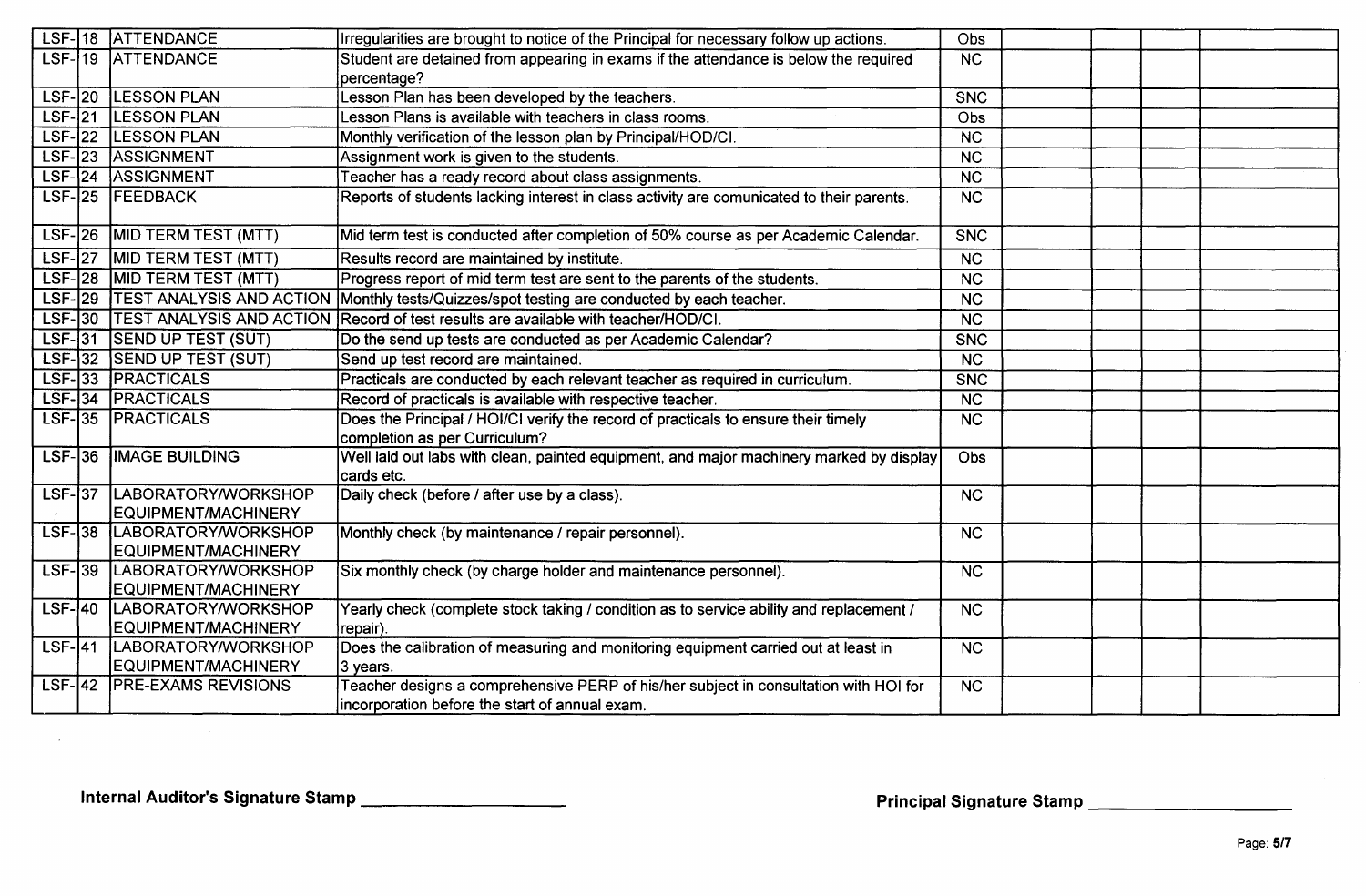| $LSF-143$      | <b>PRE-EXAMS REVISIONS</b>  | Important questions on the basis of previous question papers are got solved by the      | <b>NC</b>              |  |  |  |
|----------------|-----------------------------|-----------------------------------------------------------------------------------------|------------------------|--|--|--|
|                |                             | students in the class.                                                                  |                        |  |  |  |
| $LSF-144$      | <b>PRE-EXAMS REVISIONS</b>  | Record of 4 years questions papers is maintained by HOI/CI/Library.                     | <b>SNC</b>             |  |  |  |
| $LSF-145$      | <b>ANALYSIS OF FINAL</b>    | Statement is prepared by the HOI showing technology / trade wise result on prescribed   | <b>NC</b>              |  |  |  |
|                | <b>RESULTS</b>              | Performa.                                                                               |                        |  |  |  |
| $LSF-146$      | <b>PLACEMENT</b>            | Availability of Placement Officer.                                                      | <b>NC</b>              |  |  |  |
| $LSF-147$      | <b>PLACEMENT</b>            | List of industries for placement.                                                       | <b>Obs</b>             |  |  |  |
| $LSF-48$       | <b>PLACEMENT</b>            | Availability of record of student data.                                                 | <b>Obs</b>             |  |  |  |
|                | LSF-49 PLACEMENT            | Availability of record of industries related data.                                      | Obs                    |  |  |  |
| $LSF-150$      | <b>PLACEMENT</b>            | Availability of record of placement of pass out.                                        | Obs                    |  |  |  |
|                | LSF-51 PLACEMENT            | Industrial / Study tour for students are conducted.                                     | <b>NC</b>              |  |  |  |
| $LSF-152$      | <b>OTHER ACTIVITIES</b>     | Schedule/Plan of extra curricular activities.                                           | Obs                    |  |  |  |
|                | LSF-153 OTHER ACTIVITIES    | Sports activities are carried out in the institute.                                     | <b>NC</b>              |  |  |  |
| $LSF-154$      | <b>OTHER ACTIVITIES</b>     | Debates and speech contests are arranged minimum thrice per year.                       | <b>NC</b>              |  |  |  |
| $LSF-155$      | <b>PRIZES &amp; AWARDS</b>  | Institute holds annual prize awarding ceremony.                                         | <b>NC</b>              |  |  |  |
| $LSF-156$      | <b>PRIZES &amp; AWARDS</b>  | Name of the position holders are displayed on notice board.                             | Obs                    |  |  |  |
| $LSF$ -57      | <b>PRIZES &amp; AWARDS</b>  | 1st position in each class.                                                             | <b>SNC</b>             |  |  |  |
| $LSF-158$      | <b>PRIZES &amp; AWARDS</b>  | 1st position in Qirat / Naat, debates / quiz contest.                                   | <b>NC</b>              |  |  |  |
| $LSF-159$      | <b>PRIZES &amp; AWARDS</b>  | 1st position in any sports event.                                                       | <b>NC</b>              |  |  |  |
| $LSF-60$       | <b>IPRIZES &amp; AWARDS</b> | Position holder of any activity in district / inter / zonal and provincial competition. | <b>NC</b>              |  |  |  |
| $LSF-61$       | <b>PRIZES &amp; AWARDS</b>  | Best overall performance in a course.                                                   | $\overline{\text{NC}}$ |  |  |  |
| <b>LSF-162</b> | <b>PRIZES &amp; AWARDS</b>  | Best all round student of the year.                                                     | <b>NC</b>              |  |  |  |
| $LSF-63$       | <b>PRIZES &amp; AWARDS</b>  | Best teacher of the year.                                                               | <b>NC</b>              |  |  |  |
| $LSF-64$       | <b>PRIZES &amp; AWARDS</b>  | Prizes are awarded to students performing well in sports.                               | <b>NC</b>              |  |  |  |
|                |                             |                                                                                         |                        |  |  |  |

Internal Auditor's Signature Stamp \_\_\_\_\_\_\_\_\_\_\_\_\_\_\_\_\_\_\_\_\_\_\_\_

 $\mathcal{A}^{\pm}$